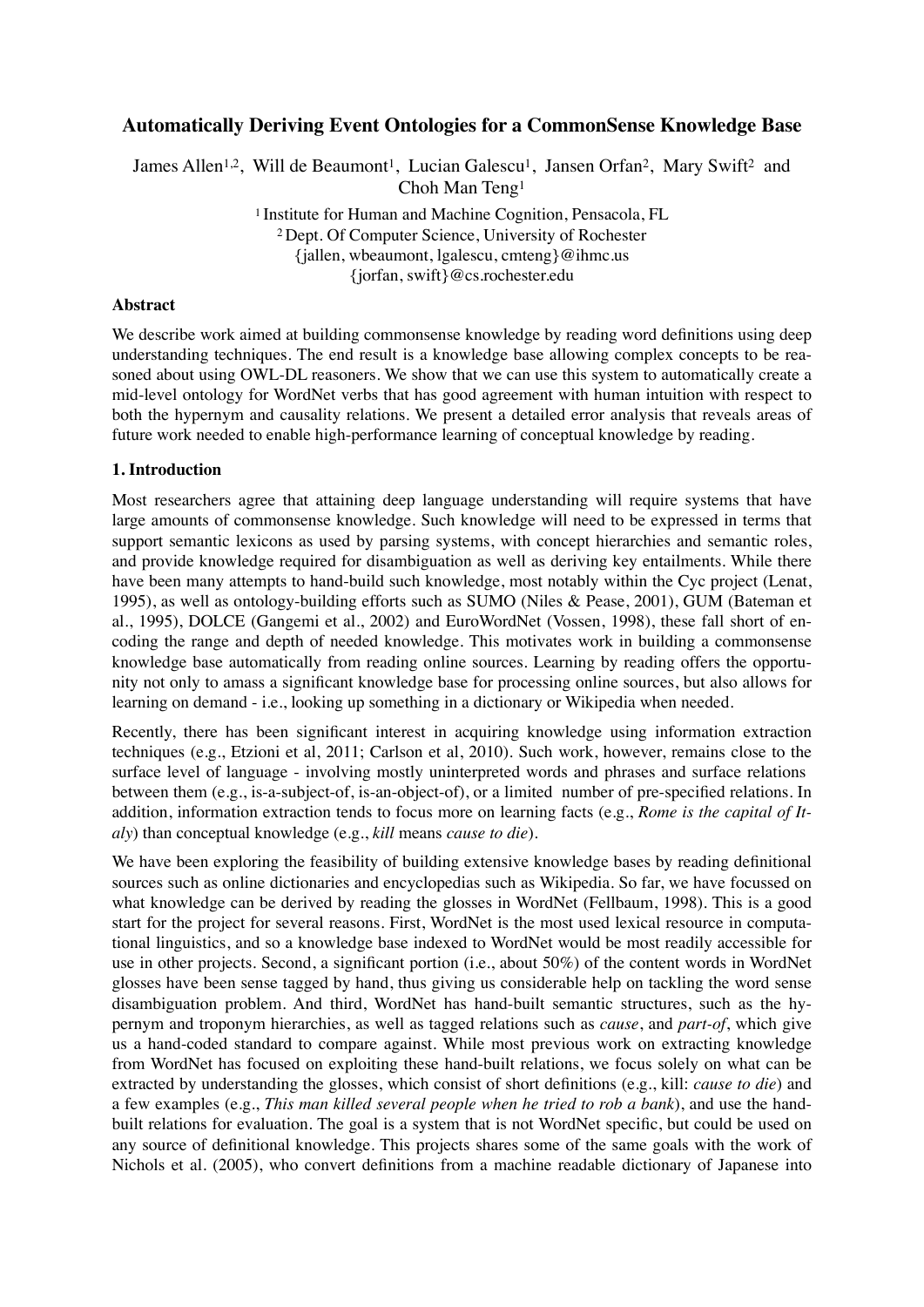underspecified semantic representations using Robust Minimal Recursion Semantics (Frank, 2004) and construct an ontology based on extracted hypernyms and synonyms.

While many complain about WordNet, it is an unparalleled lexical resource. Attempts to use WordNet as an ontology to support reasoning have mainly focussed on nouns, because the noun hypernym hierarchy provides a relatively good subclass hierarchy (e.g., Gangemi et al. 2003). The situation is not the same for verbs however. Verbs in WordNet have no organization into an ontology of event types in terms of major conceptual categories such as states, processes, accomplishments and achievements (cf. Vendler 1957). Instead, WordNet has a set of 15 semantic domains that serve as unique beginners for verbs, such as verbs of motion and verbs of communication. The verbs are then organized around a troponym hierarchy - capturing manner modifications (e.g., destroy is a killing done in a particular way). Fellbaum (1998) argues against a top-level verb distinction between events and states, or *be* and *do* as suggested in Pulman (1983), for several reasons. A goal of WordNet was to reflect human lexical organization, and there is a lack of psycholinguistic evidence that humans have strong associations between abstract concepts such as *do* and more specific verbs. This lack of a hierarchical midlevel<sup>1</sup> ontology for events creates a significant obstacle to unifying WordNet with ontologies that are built to encode commonsense knowledge and support reasoning.

In this paper, we report on work that attempts to address this problem and bring formal ontologies and lexical resources together in a way that captures the detailed knowledge implicit in the lexical resources. Specifically, we focus on building an ontology by reading word definitions -- and use Word-Net glosses as our test case for evaluating the feasibility of doing so. It is important to remember here that our goal is to develop new techniques for building knowledge bases by reading definitions in general, and our work is not specific to WordNet, though we use WordNet for evaluation.

It is always difficult to evaluate the usefulness and correctness of ontologies. We resort to using several focussed evaluations of particular types of knowledge using human judgement. In some of these cases, we find that WordNet itself provides some information related to these aspects, so we can compare the coverage and accuracy of our automatically constructed ontology with the explicitly coded information in WordNet. For example, we can evaluate the coverage of our event hierarchy by comparing to the WordNet troponym hierachy, and we can compare the causal relationships we derive between events with the explicitly annotated *cause* relations in WordNet.

## **2. Encoding Knowledge in WordNet Glosses**

There have been several prior attempts to process glosses in WordNet to produce axioms that capture entailments. For the most part, these representations are fairly shallow, and look more like an encoding of the syntactic information in a logical notation, with each word represented as a predicate. Furthermore, some of the encodings resist a formal interpretation. For instance, the representations in eXtended WordNet (Harabagiu et al. 2003) contain variables that are free, predicates that have variable arity, and lack a principled representation of logical operators, particularly disjunction. As such, it cannot support sound inference procedures. Furthermore the predicates are just words, not disambiguated senses. Clark et al. (2008) produce a representation where the predicates are senses, but share many of the other weaknesses of eXtended WordNet. Agerri & Peñas (2010) resolve a number of these issues and generate intermediate logical forms that have no free variables nor unconnected predicates in the definitions, but the formalism still resembles an encoding of syntax as opposed to a semantic representation. As an example, Figure 1 shows the representation generated for the definition of the adjective *bigheaded* as *overly conceited or arrogant*. It is not clear what the semantics of the encoding of disjunction (i.e., *conj\_or(x3,x5)*) plays in the definition, as it appears that both modifiers *conceited* and *arrogant* appear in parallel *amod* relations to the variable *x1*. It is hard to imagine an inference mechanism that would handle the disjunction correctly given this representation.

<span id="page-1-0"></span><sup>&</sup>lt;sup>1</sup> we distinguish between the upper ontology (identifying the fundamental conceptual distinctions underlying knowledge), the mid-level ontology (capturing general knowledge of events), and the domain ontology, capturing specific knowledge about particular domains.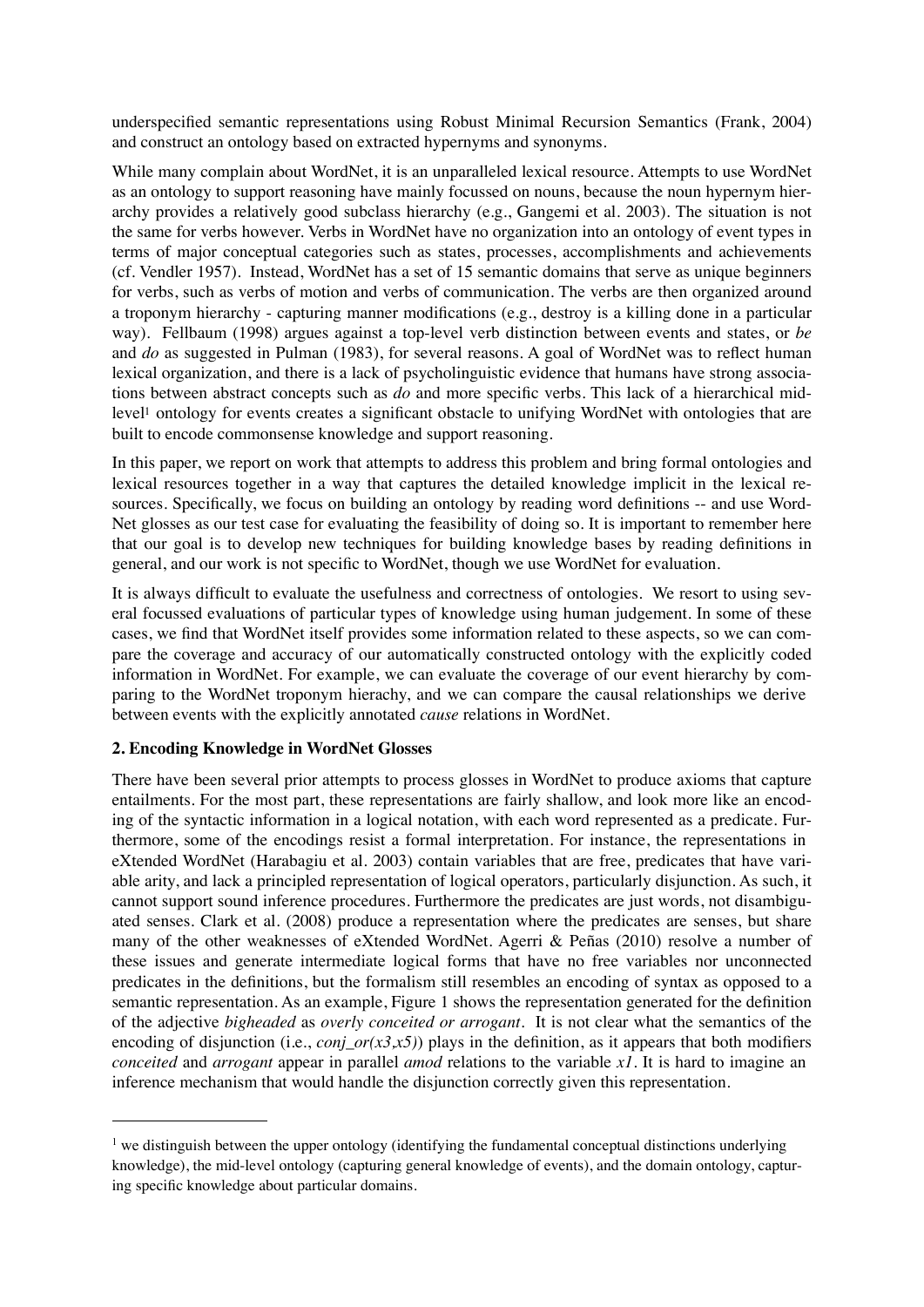something(x1) ^ amod(x1,x3) ^ amod(x1,x5) ^ overly(x2) ^ conceited(x3)

 $\land$  advmod(x3,x2)  $\land$  conj or(x3,x5)  $\land$  arrogant(x5)

*Figure 1: Agerri & Peñas (2010) representation of the gloss "overly conceited or arrogant"*

Building a good ontology requires more than natural language processing--it requires sophisticated reasoning to identify subsumption relations implicit in the definitions. We pick our target formalism for the ontology to be description logic, specifically OWL, and use its associated reasoners to compute the subsumption relations. As an example, we encode the definition of *bigheaded* as

bigheaded ⊆ ∀\_of.(person)  $\sqcap$  ((conceited  $\sqcap$  ∀\_of -1.(degree-modifier and overly)) ⊔ arrogant)

i.e., *bigheaded* is a predicate that applies to people, and which is a subclass of the union of things that are conceited (with degree modifier overly) with things that are arrogant. Note that OWL allows types defined by relations and their inverses: ∀\_of.(person) is the class of all objects that are in the domain of an of relation with only people (i.e., person) in the range, whereas  $\forall$  of -1.(person) would be the class of all objects that are in the range of a relation with only person in the domain*.* While description logic is less expressive than first order logic, our experience has shown that it provides a good formalism for capturing much of the content in definitions and produces a representation that supports provably tractable inference about hierarchical relationships over complex types, making it suitable for encoding ontologies.

### **3. Parsing Glosses**

We parse WordNet glosses with a slightly modified TRIPS parser (Allen et al., 2008). The TRIPS semantic lexicon provides information on semantic roles and selectional restrictions for about 5000 verbs, and the parser constructs a semantic representation of the language that is rich enough for reasoning. TRIPS has already shown promise in parsing WordNet glosses in order to build commonsense knowledge bases (Allen et al., 2011). The logical form is a graphical formalism that captures an unscoped modal logic (Manshadi et al. 2008). Figure 2 shows the logical form graph for the definition of *kill* as to *cause to die*. The graph consists of nodes that specify the word senses for each word (both its sense in the TRIPS ontology and the WordNet Sense) and quantification information, and relations between the nodes are labelled with semantic roles. The IMPRO nodes are derived from the gaps in the definition and become the arguments for the new concept, namely kill%2:35:00[2](#page-2-0).

#### *WordFinder*

To attain broad lexical coverage beyond its hand-defined lexicon, the TRIPS parser uses input from a variety of external resources. WordFinder is a subsystem that accesses WordNet when an unknown word is encountered. The WordNet senses have hand-built mappings to semantic types in the TRIPS ontology, although sometimes at a fairly abstract level. WordFinder uses the combined information from WordNet and the TRIPS lexicon and ontology to dynamically build lexical entries with ap-

proximate semantic and syntactic structures for words not in the core lexicon.

WordFinder offers a powerful tool for increased lexical coverage. However, the information in entries constructed **(IMPRO (:\* REFERENTIAL-SEM entity%1:03:00))** by WordFinder is frequently underspecified, so the parser must deal with significantly increased levels of ambiguity when dealing with dynamically constructed words. There are several



<span id="page-2-0"></span><sup>2</sup> We use the WordNet sense key notation throughout, which uses three values to identify a sense: kill%2:35:00 is a verb (2), is a verb of contact (35), and has a unique identifier (00) within this group.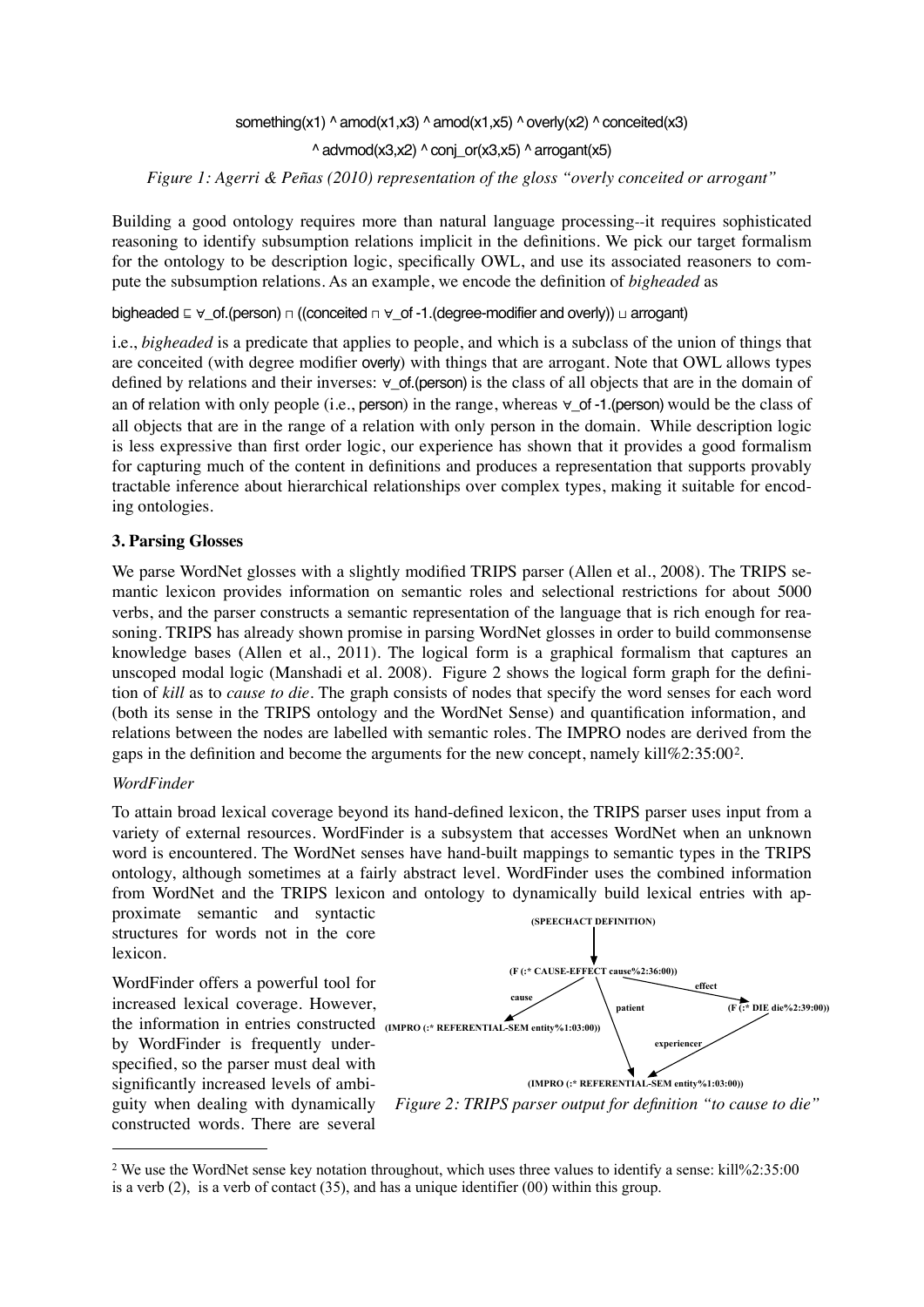settings that can be used to control how WordFinder is used during parsing. First, users can specify the number of senses returned from WordNet. WordNet may have multiple fine-grained senses for a given word, but depending on the application, selecting the most frequent senses listed in WordNet will suffice (cf. McCarthy et al. 2004).

## *Word Sense Disambiguation*

As we mentioned earlier, one thing that makes WordNet glosses a good experimental dataset for our initial experiments is that many of the words in the glosses have been hand-tagged with their word senses (though see section 6 for an analysis of errors in the tagging). The remainder of the words, however, need to be tagged. We use a set of heuristic strategies to identify the WordNet senses for these words. First, for words that appear in the hand-built TRIPS lexicon, we simply use these TRIPS-WordNet mappings to identify the possible WordNet senses for each TRIPS sense, and then have the parser select the best interpretation in its usual manner, based on syntactic templates possible for each word, the selectional preferences, and finally frequency-based preferences among the senses. For words not in the TRIPS lexicon, we generate lexical entries for a small number of WordNet senses using WordFinder, drawing first from the Core WordNet senses (Boyd-Graber et al, 2006), and/or the most frequent senses (i.e., the first senses listed in WordNet).

# **4. Building Event Classes from Definitions**

Because many glosses are complex, often highly elliptical and hard to parse, we depend on the ability of the TRIPS parser to produce semantically meaningful fragments when a full spanning parse cannot be found. In addition, we apply several strategies to create simplified definitions that are used as backup in case the full definition doesn't parse: These simplifications are

- if the definition starts with "verb or verb ....", truncate the first two words
- If the definition contains "or", "and", or comma, truncate the definition starting at that token

We parse the full definition and any simplifications produced, and then find the fragment or full interpretation that covers the greatest amount of the gloss while producing a definition that is semantically compatible with the target word (e.g., verbs must map to events, adjectives must map to predicates). Note that natural definitions, including those in WordNet, sometimes indicate necessary conditions while at other times indicate necessary and sufficient conditions, and do not reliably signal such cases. For the present, we treat all definitions as specifying only necessary conditions. Because of this, when we define a sense based on only part of its definition, it typically still produces useful knowledge.

We identify the likely arguments (i.e., semantic roles) of the concept using signals in the logical form such as the presence of gaps and the use of a few indefinite pro-forms such as *someone, somewhere, etc.* Note that most roles are **not** explicit in the definition. For example, the definition of *kill*, *cause to die,* does not explicitly express the subject or the object of the cause and the LF recovers this missing information, producing something like *<something> causes <something> to die.* We identify the semantic roles for these arguments by checking the TRIPS lexicon for the roles involved in the verb *cause*, or if there is no explicit entry in the lexicon, we use WordFinder to derive the likely roles by employing the WordNet to TRIPS ontology mapping. In this case, the roles for *kill%2:35:00* would be identified as *AGENT* and *PATIENT.* 

To refine the roleset and compute selectional restrictions, we then try to parse the examples provided in WordNet, plus additional examples involving the current word sense being defined from the SEM-COR corpu[s3](#page-3-0). These examples provide some evidence as to the range of syntactic templates and se-

mantic roles that can occur with the verb, as well as providing examples of possible fillers. We compute a selectional preference for each role by attempting to find the most common subsumer of all the examples in either the WordNet hypernym

**New Concept Name**: kill%2:35:00 **Roles**: AGENT person%1:03:00 PATIENT organism%1:03:00 **Definition**: LF graph in Figure 2 *Figure 3: The information derived for the concept corresponding to kill%2:35:00*

<span id="page-3-0"></span><sup>3</sup> http://www.cse.unt.edu/~rada/downloads.html#semcor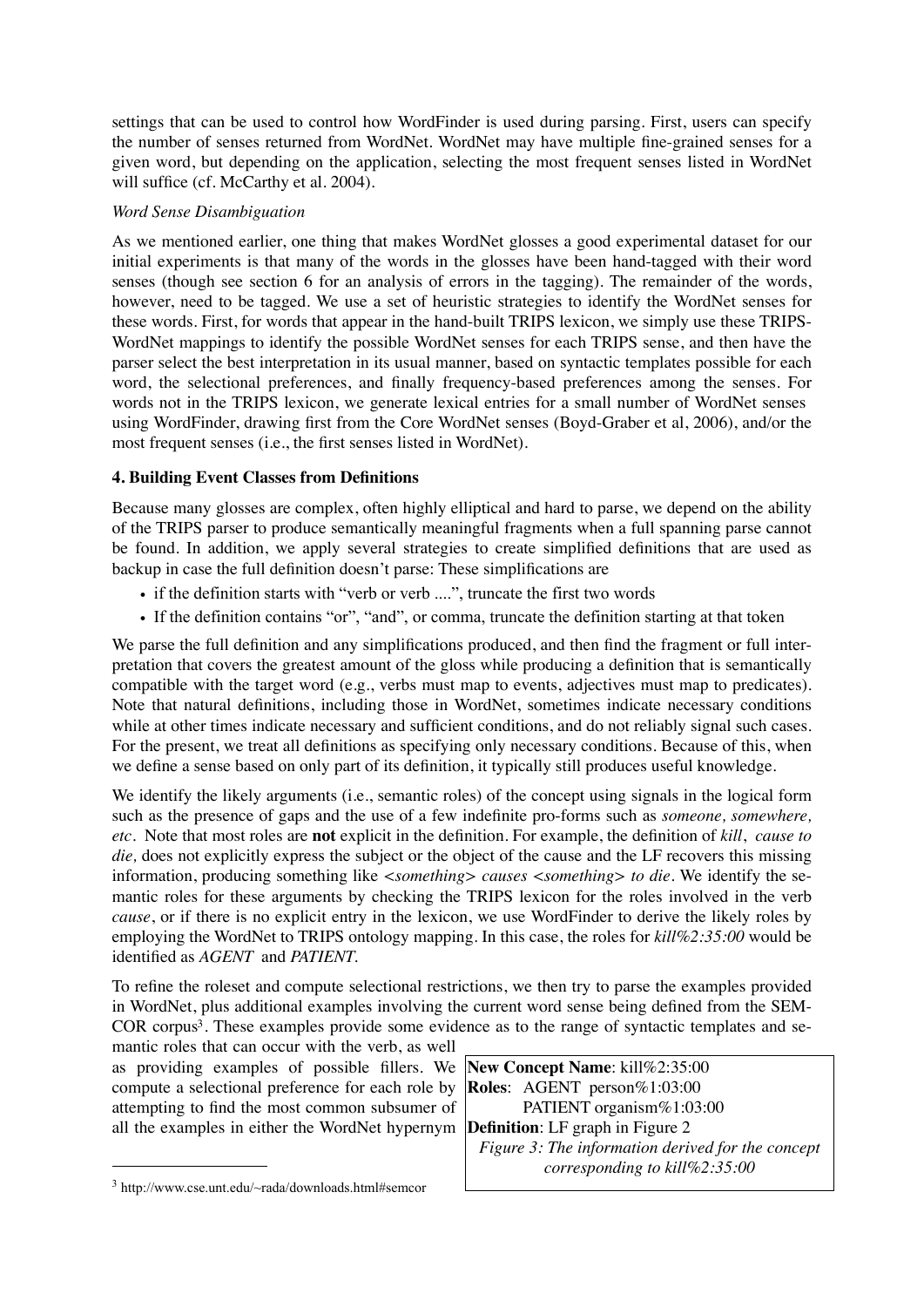hierarchy, or in the TRIPS ontology (and then mapping from this value back to the equivalent Word-Net senses). At the end of this first phase of processing the definition, we have derived the information shown in Figure 3 for *kill%2:35:00.*

The next phase is to convert this information into OWL DL. In most cases we are performing a oneto-one mapping from the LF to OWL where concepts in the LF become OWL classes and roles are mapped to corresponding OWL object role restrictions. For example, we begin converting kill%2:35:00 with the selectional preferences by asserting that it is a subclass of the expression: ∀\_agent.person%1:03:00 ⊓ ∀\_patient.organism%1:03:00 (i.e., all things that have agents that are person%1:03:00 and have patients that are organism%1:03:00). Note that the we can use the more informative universal restriction instead of an existential because we assume that verbs have at most one of each core role.

Next, we handle the conversion of the LF graph of the gloss shown in Figure 2. We begin at the head of the definition, the CAUSE-EFFECT node, by creating a new OWL class that uniquely represents that node, we will call C1, and assert, kill%2:35:00  $\subseteq$  C1. Next we define C1 simply as the subclass of the conjunction of its WordNet class, cause%2:36:00, and its semantic restrictions. To translate the :EFFECT role we first create a new class, D1, and then create the object role restriction ∀\_effect.D1. Doing this for each of C1's roles produces the axiom

C1 ⊑ cause%2:36:00 ⊓ ∀\_effect.D1 ⊓ ∀\_patient.R1 ⊓ ∀\_cause.R2.

We then recursively define any new classes; in this example, D1 ⊑ die%2:39:00  $\Box$   $\lor$  experiencer.R1, R1 ⊑ entity%1:03:00, R2 ⊑ entity%1:03:00.

We next must handle the multiple references to R1. The LF treats each object as a unique instance so when it is referred to more than once in an LF we know that each reference indicates the same instance. When we convert the LF to OWL the objects are no longer instances but are instead classes. In the above example, we no longer have the meaning that the patient and experiencer are the same individual - only that they belong to the same class, R1. In order to capture the intended meaning we introduce an OWL data property called varID which uniquely names the reference. varID acts as an indicator that when the classes are grounded those with the same varID are the same OWL instance. Using this methodology, we have the final set of assertions for the definition:

kill%2:35:00 ⊑ ∀\_agent.person%1:03:00 ⊓ ∀\_patient.organism%1:03:00 ⊓ C1 C1 ⊑ cause%2:36:00 ⊓ ∀\_effect.D1 ⊓ ∀patient.(R1 ⊓ varID="r1") ⊓ ∀\_cause.R2 D1 ⊑ die% 2:39:00 ⊓ ∀\_experiencer.(R1 ⊓ varID="r1") R1 ⊑ entity%1:03:00 R2 ⊑ entity%1:03:00

Note that we are using a hierarchical roleset similar to the combining of VerbNet and LIRICS roles as described in Bonial et al (2011), with slight variations in the role names. Specifically, the Agent role is a specialization of the Cause role (i.e., the axiom agent ⊑ cause is in the OWL KB), thus we know that the the agent of kill%2:35:00 is the same as the cause role in the definition of  $C1$ .

Modifiers are indicated with a relation :MOD (see Figure 4) that indicates the presence of a backlink with semantic meaning but do not add any semantics itself. We remove these cycles and replace them with inverse object roles meant to represent the backlink. For the example, the concept defined in Figure 4 would be a subclass of die%2:39:00 ⊓ ∃\_OF-1.quickly%4:02:00. Notice that modifiers use the less restrictive existential rather than the universal since we do not restrict objects to have only one modifier. This is a very simple example. The same technique works for more complex cases like dealing with relative clauses.

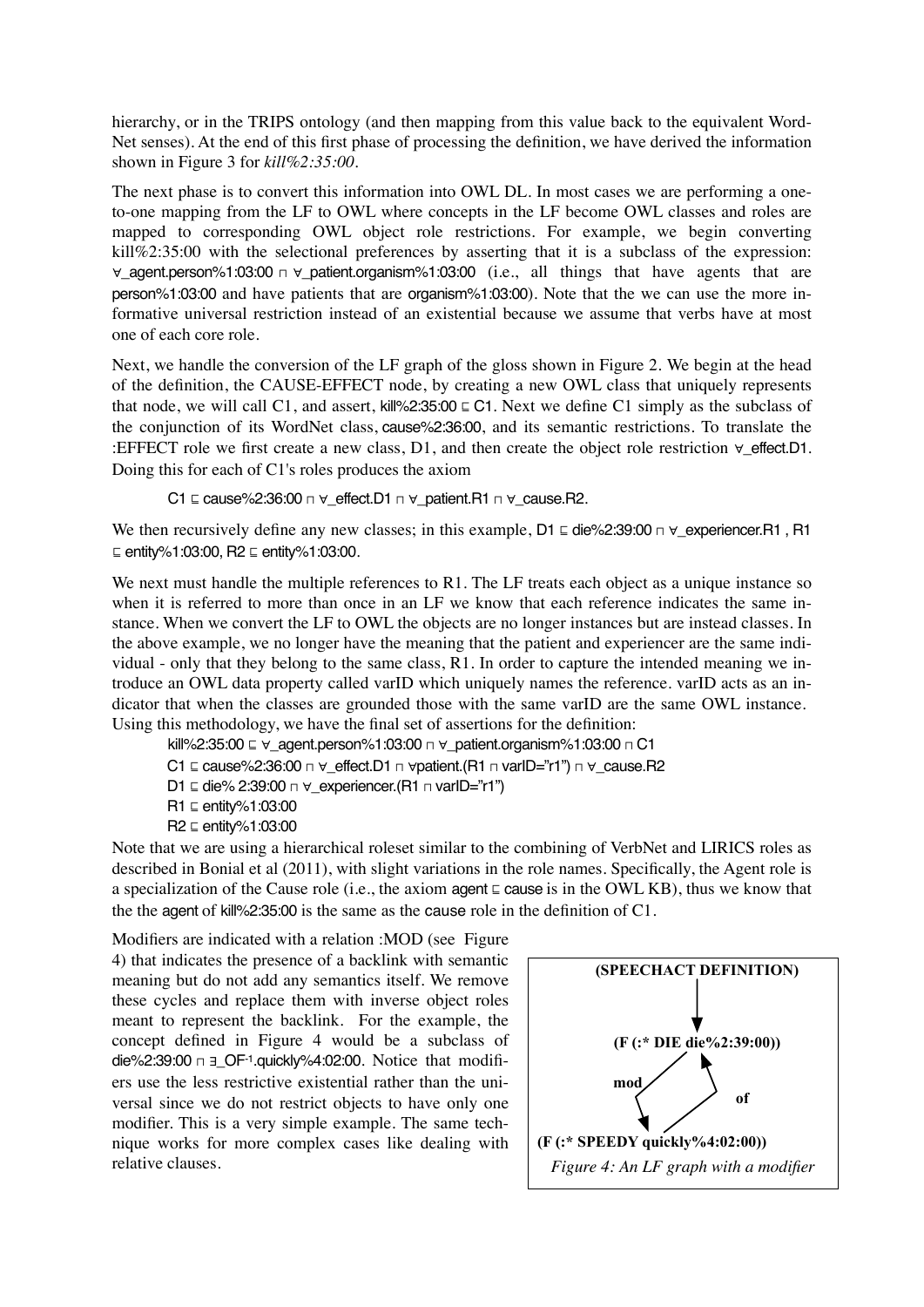|                        |     |     |     | ັ   |     |     |     |     | ο   |     | 10  |    |    |
|------------------------|-----|-----|-----|-----|-----|-----|-----|-----|-----|-----|-----|----|----|
| $#$ new verb<br>senses | 559 | 255 | .69 | 150 | 99  | ワベ  | 66  | 41  | 34  | 20  | IJ  |    | 10 |
| # new senses           | 559 | 853 | 988 | 970 | 748 | 543 | 437 | 318 | 230 | 163 | 106 | 64 | 46 |

*Table 1: The number of new senses introduced with each iteration*

Logical operators such as conjunction, disjunction and negation are converted directly into the corresponding OWL operators, allowing the conversion of arbitrarily complex logical forms.

The translation process described above captures enough of the meaning in the LF to support the system described in the rest of the paper but it does not capture all the possible entailments one might be able to derive. In the future, we would like to encode core semantic roles in the gloss (not the ones found in selectional preferences) as the more appropriate exactly-one cardinality constraint coupled with an existential constraint. For instance,  $\forall$ \_effect.D1 (if there is an effect then it is of type D1) becomes =1 effect.⊤  $\sqcap$  ∃ effect.D1 (there is only one effect and it is of type D1). We are also exploring how to better handle negation in glosses. Consider the gloss for acquitted, "declared not guilty of a specific offense or crime; legally blameless". What "not guilty" actually indicates is the opposite of guilty, i.e., innocent. While it would be correct to say that the \_effect of the declare action is of the class ¬guilty, it isn't very useful. A lot of unrelated things could be ¬guilty: dog, blue, running, etc.

# **5. Building a Mid-Level Ontology for WordNet Verbs**

As mentioned earlier, defining a mid-level ontology was not one of the goals of the WordNet designers. The hierarchical organization of verbs is the troponym hierarchy, which captures *manner* specialization (e.g., *beating* is a type of *striking* which is a type of *touching*). The sense *touch%2:35:00* is a top-level sense and has no more abstract characterization. There are 559 such synsets in WordNet that have no hypernyms, and these concepts range from concepts that would serve as useful primitives (like *touch, breathe)* to more specific senses such as three senses of the verb *keep up* (prevent from going to bed, keep informed, and maintain a required pace or level). The sense of *kill* we have used as an example is also one of the top-level verbs. In addition, over 200 of these verbs have no troponyms either, leaving these sense essentially unrelated hierarchically to any other verbs in WordNet.

The idea underlying this experiment is that we can build a mid-level ontology by reading the glosses of these words. The consequence of this is that each of the previous top-level verb synsets will now have a superclass concept, e.g., kill%2:35:00 will now have a superclass of cause%2:36:00 ⊓ ∃\_effect.die%2:30:00 (i.e., "cause to die") which of course is a specialization of the general class cause%2:36:00. Note that while many linguistic ontologies capture only subclass links between atomic types, we are generating much richer information that captures the definition in terms of a complex type. In this example, we not only have derived a hierarchical relation between kill%2:35:00 and cause%2:36:00, but also the causal relationship between kill%2:35:00 and die%2:30:00.

After this first iteration, we will have introduced a new set of word senses, both verbs and non verbs, that have not yet been defined. So we then iterate using the same procedure on this new set of words to define them. In principle, we continue this iteration as long as new undefined senses are introduced. In the evaluation described below, we stopped after twelve iterations and completed the remaining undefined terms by adding the hypernym chain for the concept. Table 1 shows the number of new senses that were introduced with each iteration. It takes another dozen iterations, each one adding just a few verbs in order to exhaust the generation of new undefined senses. One might think that this continual defining of verb senses would produce a full event hierarchy rooted at some "mother" verbsense! This does not happen however, because of the presence of cycles in the definitions. Circular definitions "short-circuit" the identification of more abstract classes and tend to collapse sets of synsets together. We examined these circular classes by hand and found that most result from errors in the sense tagging provided in the Princeton WordNet Gloss Corpus. By correcting these tagging errors, we can avoid the unwanted circularities. Other cycles appear to cluster around core definitional primitives that simply are hard to define in any formal decompositional way, and we leave them as they are.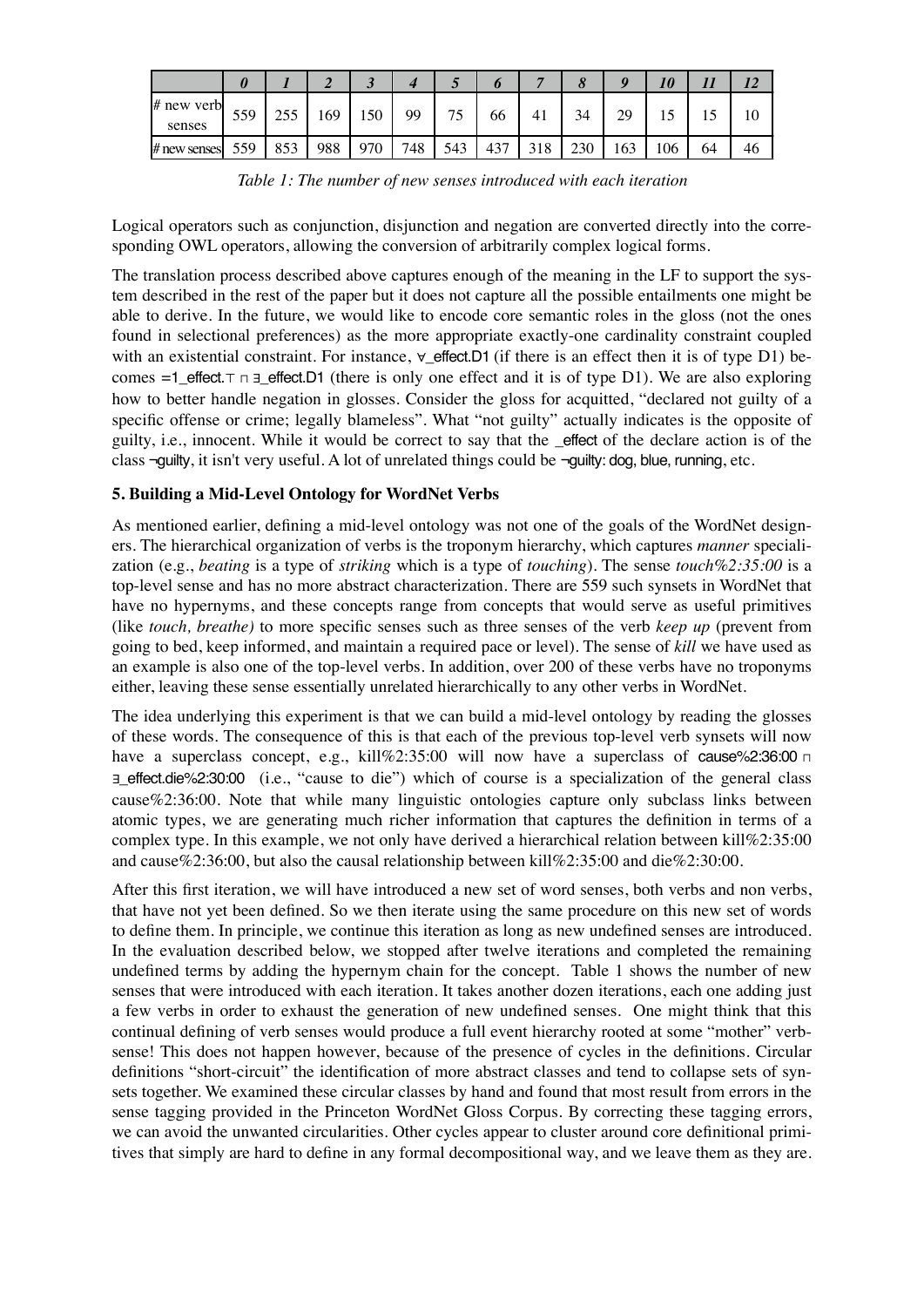| <i>Class</i>           | <b>Definition</b>                                                                       |  |  |  |  |  |
|------------------------|-----------------------------------------------------------------------------------------|--|--|--|--|--|
| Air $\%2:32:03$        | be broadcast $\%2:32:01$                                                                |  |  |  |  |  |
| $broadcast\%2:32:01$   | <b>broadcast</b> %2:32:00 over the airway e%1:10:00, as in radio or television %1:06:01 |  |  |  |  |  |
| broadcast $\%$ 2:32:00 | cause to become widely known $\%3:00:00$                                                |  |  |  |  |  |

*Table 2: The definitions used to infer that 'airing something' causes it 'to become known'*

We discuss our analysis of the cycles generated from processing the top-level WordNet verb classes in a later section. The evaluation examines systems with and without these word sense corrections.

## **Empirical Evaluation**

While we have built a knowledge base containing significant amounts of conceptual information by reading the glosses, here we focus on evaluating just two aspects of this knowledge base. First is the hierarchical relations between the bare WordNet classes, which is a mid-level ontology for WordNet verbs. The second involves causal relationships that can be derived from the knowledge. Some of these are trivial (e.g., *kill%2:35:00* causes *die%2:39:00*), while others are revealed from inference. For instance, the subsumption algorithm will compute that the verb class *air%2:32:03* causes the event of something becoming *known%3:00:00*. There is much more information in this knowledge base than we are going to evaluate here. For instance, it contains knowledge about the changes of state and transitions that serve to define many verbs, and in Allen et al (2011) we demonstrate an ability to perform temporal inference using the knowledge base. But in this paper we focus solely on evaluating just the hierarchical and causal relations between bare WordNet classes in order to enable a direct comparison with WordNet.

We randomly selected 6N  $(N=8)$  pairs of verb concepts  $(A, B)$  from those that our system successfully processed (columns 0-11 in Table 1), such that at least N of them fell into each of the four categories "{WordNet, our OWL-DL knowledge base} says that A {is a kind of, causes} B", and such that 2N pairs were unrelated in either source. We then presented the pairs in different randomized orders to a set of human judges and asked them to identify whether there was a causal or hierarchical relation between the events, or whether they were unrelated. As judges, we used six researchers who had been involved with the project as well as five people who have no relation to the work. We computed the inter-rater agreement (IRA) using Cohen's kappa score (Cohen, 1960). Kappa was computed for each pair of judges, then averaged to provide a single index of IRA (Light, 1971). The resulting kappa indicated substantial agreement,  $x = 0.63$  (Landis & Koch, 1977). In order to eliminate the cases where their was no consensus among the judges, we only consider the cases in which eight or more judges agreed, which was 83% of the samples, and used the majority decision as the gold standard. We can then evaluate the accuracy of the hand-coded relations in WordNet against two versions of our system: one processing the raw glosses in WordNet and the other with 79 corrected word sense tags out of over 5000 glosses processed.

The precision and recall results are shown in Table 3. The most important property we desire is that the knowledge produced is accurate, i.e., the precision score. This reflects the ability of the systems to produce accurate knowledge from processing glosses. If precision is high, we could always improve recall by processing more definitional sources. We see that the precision scores for the system generated relations are quite good, over 80% for the hypernym relations and a perfect 100% for the causal relations.

Regarding WordNet, we see that the hand-coded relations had a 100% precision, indicating that the structural information in WordNet is highly accurate. The recall numbers, however, show that a significant number of possible relations are missed, especially for causal relations. This suggests that it is worth exploring whether the information implicit in the glosses is redundant given the hand-coding, or whether they serve as an important additional source of knowledge. We can explore this by comparing the sets of relations produced by the system with the relations in WordNet. If they overlap significantly, then the hand-built WordNet relations are fairly complete. If they are disjoint, then the glosses contain an important additional source of these structural relations. The analysis is summarized in Table 4. We look at each relation proposed by WordNet or the system, and look at the overlap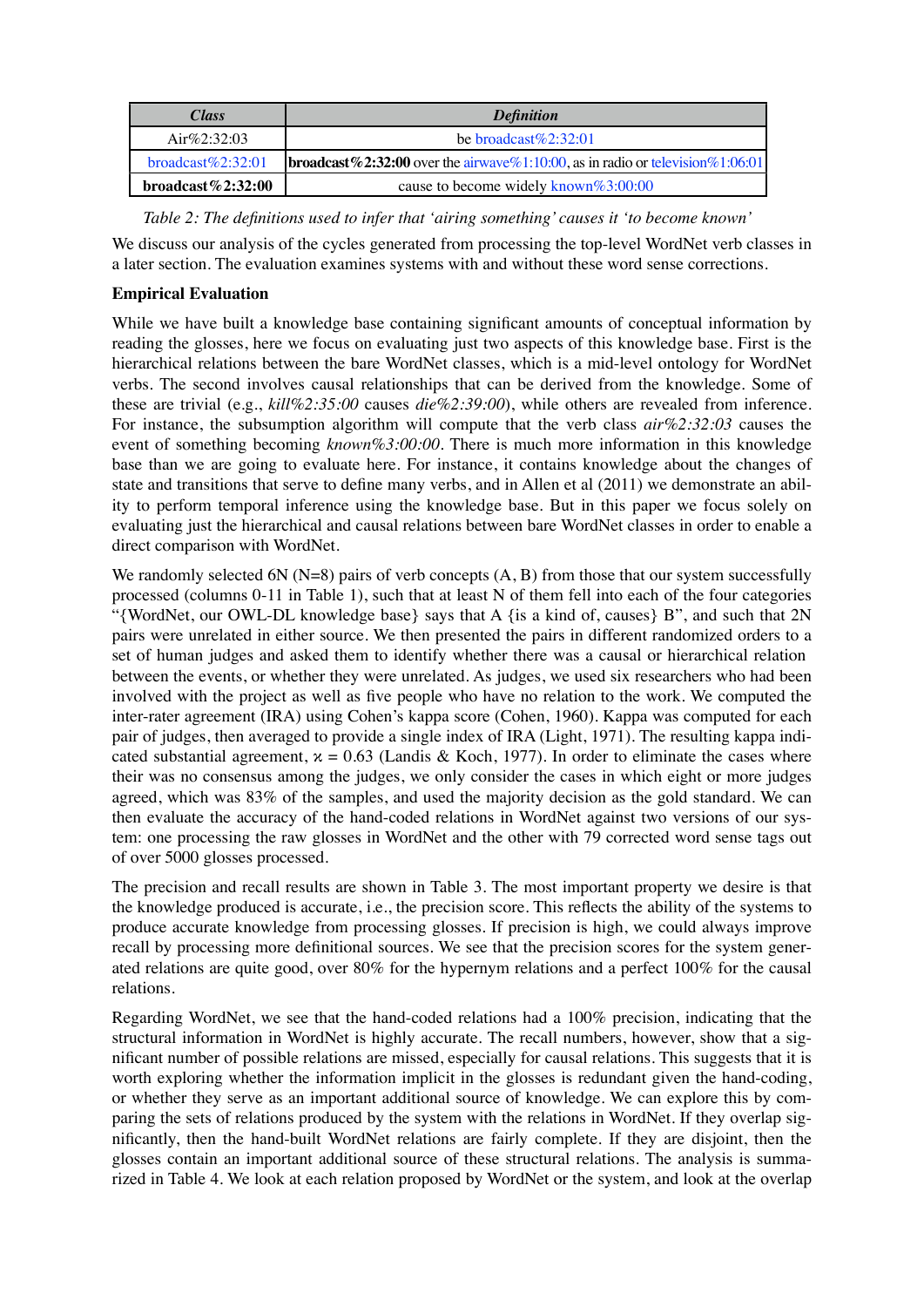| <i>Source</i>                     |         | <b>Hypernym</b> |                | Causal  |     |                |  |
|-----------------------------------|---------|-----------------|----------------|---------|-----|----------------|--|
|                                   | P       | R               | F <sub>1</sub> | P       | R   | F <sub>1</sub> |  |
| Processing Raw Glosses            | $80\%$  | 33%             | 47%            | 100%    | 36% | 53%            |  |
| Processing Corrected Glosses      | 83%     | 42%             | 56%            | 100%    | 55% | 71%            |  |
| <b>Explicit WordNet relations</b> | $100\%$ | 83%             | 91%            | $100\%$ | 55% | 71%            |  |

|                 |                |               |       | <b>Human Judgement</b> |                                |  |  |
|-----------------|----------------|---------------|-------|------------------------|--------------------------------|--|--|
| <b>Relation</b> | WordNet        | <b>System</b> | count | yes                    | $\boldsymbol{n}\boldsymbol{o}$ |  |  |
| Causation       | Yes            | Yes           |       |                        |                                |  |  |
|                 | Yes            | No            |       |                        |                                |  |  |
|                 | No             | Yes           |       |                        |                                |  |  |
|                 | No             | No            | 29    |                        | 29                             |  |  |
| Hypernym        | Yes            | Yes           |       |                        |                                |  |  |
|                 | Yes            | No            | −     |                        |                                |  |  |
|                 | N <sub>o</sub> | Yes           | 3     |                        |                                |  |  |
|                 | No             | No            | 27    |                        | 27                             |  |  |

*Table 3: Precision and Recall Scores Against Human Judgement*

*Table 4: Comparing the Redundancy between WordNet & System-generated relations*

and disjoint cases. The data show a surprising disjointness between what is explicitly coded in Word-Net and the information derived from the glosses. Out of 11 cases of causal relations, there is only one overlap between WordNet and the system, and the remaining relations are equally divided, with five causal relations in WordNet that were not derivable by the system, and five causal relations the system derived that are not coded in WordNet. Thus there is significant causal knowledge derivable from the glosses that is not currently encoded in WordNet. With hypernyms, results are similarly disjoint, with only three out of thirteen cases both encoded in WordNet and derived by the system.

# **6. Error Analysis**

Consider the cases where a hand-coded hypernym relation was not derived from the definitions. In general, the most common reasons for this include problems in parsing and an inability to reason from the provided definitions to the desired entailments. Interestingly, virtually all the errors in the evaluation set are problems the reasoning side. Some of these are because the definitions simply don't provide enough information, and in other cases the system lacked of an ability to resolve vagueness in the definitions. For instance, by failing to make a connection between "deprive of life" and "cause to die", the system misses that *annihilate%2:30:00* is a subclass of *kill%2:35:00*. In another case, it fails to note the relationship between *compose* and *create* due to the definition creating a disjunction that cannot be reasoned through. Specifically, *compose%2:36:01* is found to be a subclass of the class (OR create%2:36:00 construct%2:36:01). In other cases, the conclusion is not found because of sense tagging errors. For instance, the system cannot conclude that *corrupt%2:41:00* is a subclass of *alter%2:30:01* in either version of the system. The system running on uncorrected tags ended in a circular definition of *corrupt%2:41:00*. The system running with corrected tags infers that corrupting is making a mess of someone morally, and cannot relate this to causing a change in someone. As a final example, definitions sometimes involve phrasal verbs that are not defined in WordNet. For instance, *posit%2:32:02* is defined as "put%2:35:00 before" where the system knows nothing about a sense of *put before* as a verb of communication, and this phrasal verb is not defined in WordNet.

The one false positive in the evaluation was when the system derived that *excogitate%2:36:00*, defined by "come up with (an idea, plan, explanation, theory, or principle) after a mental effort", is a subclass of *execute%2:36:00*, defined as "put into effect". This conclusion results from a long chain of reasoning through definitions of *come up with*, to *bring forth*, to *bring*, to *take* and finally to *accomplish%2:36:00*, which is in the same synset as *execute%2:36:00*. It is hard to identify a specific flaw in this chain, but the human judges resoundingly judged this pair as being unrelated.

In general, exploring the results beyond this specific evaluation, the most common problem found was word sense tagging errors, mostly by the system on words that were not tagged in the glosses (and one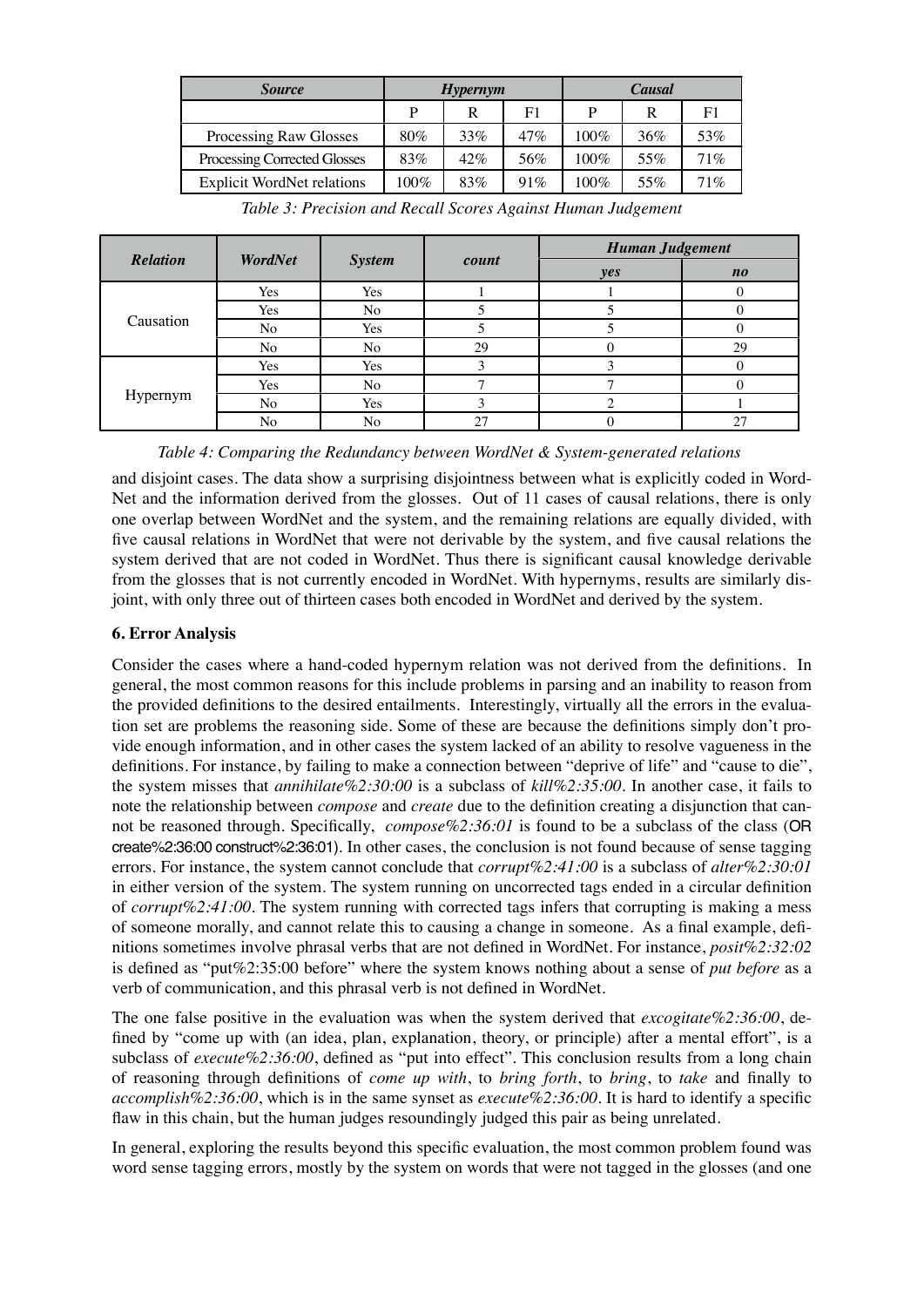hand-tagged in the WordNet files). Most of these were light verbs, specifically *have, give* and *put*, and generally the system tagged a more common concrete sense (e.g., *have* as possession) rather than the abstract causal sense (e.g., *have* as causing something). We believe such errors can be reduced by specializing the WSD algorithm to more specifically bias the senses useful in definitions. Other cases arose because the system identified the incorrect semantic roles in the definition, thereby losing the required entailments, and the system has significant problems in getting the right scoping for definitions containing disjunctions. We explore the sense tagging issues in more detail below.

## *Word Sense Corrections*

As mentioned before, the initial, automatically generated ontology contained a number of senses with circular definitions that prevented deriving desired entailments. For example, we have in WordNet the following definition (showing only the relevant sense keys) for the synset *stick%2:35:00***:**  $(\text{stick}\%2:35:00 \text{ to firmly}).$ 

In general, cycles indicate equivalence of the senses involved and logically collapse the synsets into one single class. We manually examined these cycles and determined that many of their definitions had been mis-tagged, and used the follow strategies to break many of the cycles.

- *• Selecting an Alternative Sense:* We re-tagged the offending lemma with a different sense of the lemma. In the example of stick%2:35:00:: above, its definition should refer to a more basic sense stick%2:35:01:: (come or be in close contact with; stick or hold together and resist separation)
- *Replacing with a Hypernym:* There may not always be an alternative sense that seems appropriate. We replaced some of these circular senses with their hypernyms. For the circular definition *cast\_away%2:40:00: (throw\_away%2:40:00 or cast\_away%2:40:00), we replaced both words in* the definition with their (common) hypernym: *cast\_away%2:40:00: (get\_rid\_of%2:40:01::)*
- *• Unpacking Phrases:* In WordNet phrasal verbs are often defined in entries separate from those of their head verbs. For example, *go\_into%2:42:00* has its own definition *(be used or required for).*  However, WordNet also includes an entry for the non-phrasal-verb sense of "go into" *go\_into%2:38:00: (to come or go\_into%2:38:00).* In this second example, "go into" literally means "go" + "into". We broke the phrase into these two components in the definition: *go\_into%2:38:00: (to come or go%2:38:00 into)*
- *• Simplifying Definitions:* Some definitions contain elaborate, detailed and slightly redundant information. For example: *pronounce%2:32:01: (speak, pronounce%2:32:01, or utter in a certain way)*  Logically, with one of the disjuncts being identical to the sense being defined, the definition is vacuous. However, here "speak", "pronounce" and "utter" are closely related. We could break the cycle by deleting "pronounce" in the definition. Arguably this strategy could lose some information, but we only apply this simplification when the disjunct is nearly synonymous with some of the other elements in the definition.

There remain, however, some cycles that represent core concepts not easily reducible to other even more basic concepts. For example, the four-synset cycle containing

*change%2:30:00 < undergo%2:39:04 < pass%2:38:00 < go%2:38:00 < change%2:30:00*

are all related to the concept of change. We elected not to contrive a re-definition but rather leave these cycles in place. Such cycles are prime candidates for core concepts that would benefit from being hand axiomatized in an upper ontology.

## **7. Discussion**

We have described initial steps in constructing common-sense knowledge bases by reading word definitions. The focus of this work is to derive conceptual knowledge, i.e., definitions of concepts associated with word senses, to facilitate deeper language understanding. This stands in contrast to much current work on learning by reading, which is focused on building surface level word/phrase relationships. For instance, Etzioni et al (2011) have an impressive system that scans the web and extracts surface patterns such as (Starbucks, has, a new logo). NELL (Carlson et al, 2010) derives similar knowledge by learning extraction patterns for a predefined set of relations. Neither of these systems attempt to disambiguate word senses or construct definitional knowledge. The evaluation is performed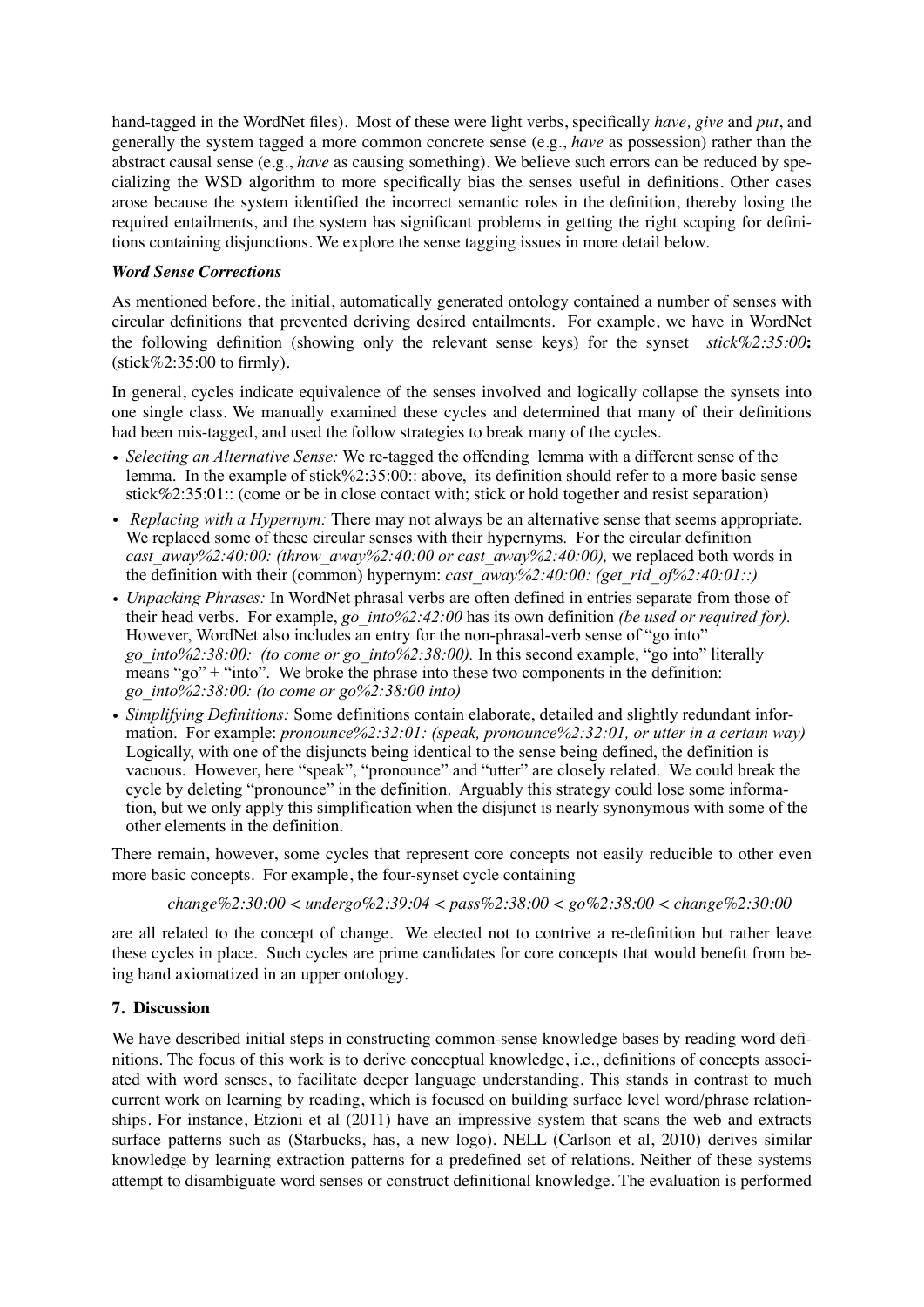

*Figure 5: A fragment of the event hierarchy derived from the glosses*

by human judges who, of course, used their ability to understand natural language in order to validate the data (e.g.., picking word senses that make sense).

As a demonstration of the promise of our techniques, we have shown that we can construct a midlevel ontology for WordNet verbs from the WordNet glosses, starting from the 559 verb senses in WordNet that have no hypernym. We evaluate the results using human judges comparing relations between word senses in WordNet, where each sense is carefully defined in the evaluation. We have shown that the knowledge we derive is not only quite accurate, but is substantially different from the information already in the explicitly defined WordNet relations (e.g., hypernym and cause relations). As such, our techniques have the potential to produce an expanded set of WordNet style relations that could be very useful for improving current techniques that use WordNet as a source of entailments.

Most prior work linking WordNet to ontologies has involved producing mappings from the synsets into an upper ontology, without developing the intermediate detail. For instance, SUMO has a comprehensive mapping from WordNet to its upper ontology, but 670 WordNet verb synsets are mapped to the single SUMO class *IntentionalProcess* (3 equivalences and 667 subsumptions), including senses as diverse as *postdate* (establish something as being later relative to something else), *average*  (achieve or reach on average), *plug* (persist in working hard), *diet* (follow a regimen or a diet, as for health reasons), *curtain off* (separate by means of a curtain) and *capture* (succeed in representing or expressing something intangible). While these links connect WordNet into SUMO, they don't provide significant extra knowledge to enable entailments. Our work can provide links to an upper ontology with significant additional structure providing an opportunity for entailment. As an example, Figure 5 shows a small part of the derived ontology. This encodes such information like *forbidding* is a form of *commanding*, which involves *making someone do something*, which itself is a form of *causation*. With each of the concepts along this chain having a detailed definition in the style described in Section 4, we can use reasoning systems developed for OWL-DL to draw a rich set of entailments about the consequences of performing a *forbidding* act.

Much remains to be done to realize our dream of building rich knowledge bases by reading. There are short term issues and longer term issues. On the short term, the biggest improvement would result from improving word sense disambiguation, especially for the light verbs such as *have* and *go.* It is not a coincidence that these verbs generally are not tagged in the Princeton Gloss corpus. They are difficult to tag, and it is not clear that the senses offered in WordNet always provide the right set of choices. We are considering special processing of these abstract senses, possibly encoding them directly in a hand-built upper ontology. In the longer term, we need to expand our evaluation methods to verify that the knowledge derived beyond hypernym and causal relations is accurate and useful. This will presumably involve more complex entailment tests. Finally, in the long run, we do not believe that effective knowledge bases can be derived entirely from processing individual definitions without some inferentially-based "knowledge cleaning" where raw knowledge is combined from several sources, abstracted and revised in order to create more consistent and coherent knowledge.

# **8. Acknowledgements**

This work was supported in part by the National Science Foundation under grant 1012205, by DARPA grant 1012205 FA8750-09-C-0179 in the Machine Reading program, and ONR grant N000141110417.